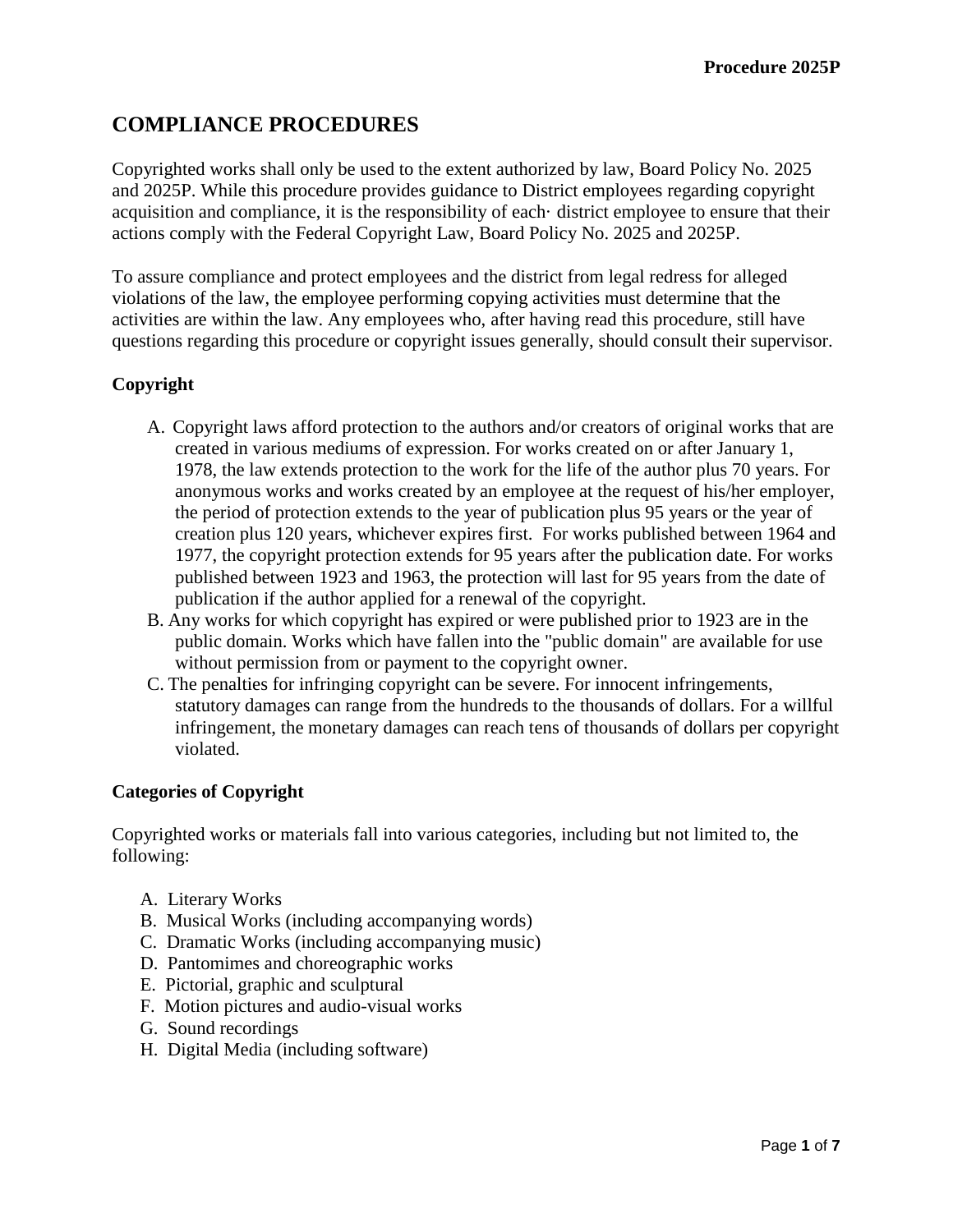### **Exemptions: Allowable Uses of Materials under Copyright**

#### A. **Fair Use**

Notwithstanding the exclusive rights of the copyright owner, there are certain circumstances under which it is permissible to reproduce or display copyrighted works and materials without the permission of the owner. Under the "fair use" doctrine, unauthorized reproduction of copyrighted materials is permissible for such purposes as criticism, comment, news reporting, teaching, scholarship or research. ·If duplicating or changing a product is to fall within the bounds of fair use, these four standards must be met for any of the foregoing purposes:

- 1. THE PURPOSE AND CHARACTER OF THE USE. The use must be for such purposes as teaching or scholarship.
- 2. THE NATURE OF THE COPYRIGHTED WORK. Staff may make single copies of: book chapters for use in research; instruction or preparation for teaching; articles from periodicals or newspapers; short stories, essays or poems; and charts, graphs, diagrams, drawings, cartoons or pictures from books, periodicals, or newspapers in accordance with these guidelines.
- 3. THE AMOUNT AND SUBSTANTIALIY OF THE PORTION USED. Copying the whole of a work cannot be considered fair use; copying a small portion may be if these guidelines are followed.
- 4. EFFECT OF THE USE UPON THE POTENTIAL MARKET FOR OR VALUE OF THE COPYRIGHTED WORK.

 If resulting economic loss to the copyright holder can be shown, even making a single copy of certain materials may be an infringement, and making multiple copies presents the danger of greater penalties.

### B. **Materials in Print**

- 1. Single copies: In preparing for instruction, a teacher may make or have made a single copy of:
	- a. A chapter from a book;
	- b. An article from a newspaper or periodical;
	- c. A short story, short essay or short poem; or
	- d. A chart, graph, diagram, drawing, cartoon or picture from a book, periodical or newspaper
- 2. Multiple copies: A teacher may make multiple copies not exceeding more than one per pupil, for classroom use or discussion if the copying meets the tests of "brevity, spontaneity and cumulative effect" set by the following guidelines. Each copy must include a notice of copyright.
	- a. Brevity
		- i. Poetry: A complete poem, if less than 250 words and two pages long, may be copied; .excerpts from longer poems cannot exceed 250 words;
		- ii. Prose: Complete articles, stories or essays of less than 2500 words or excerpts from prose works less than 1000 words or 10% of the work, whichever is less may be copied; in any event, the minimum is 500 words;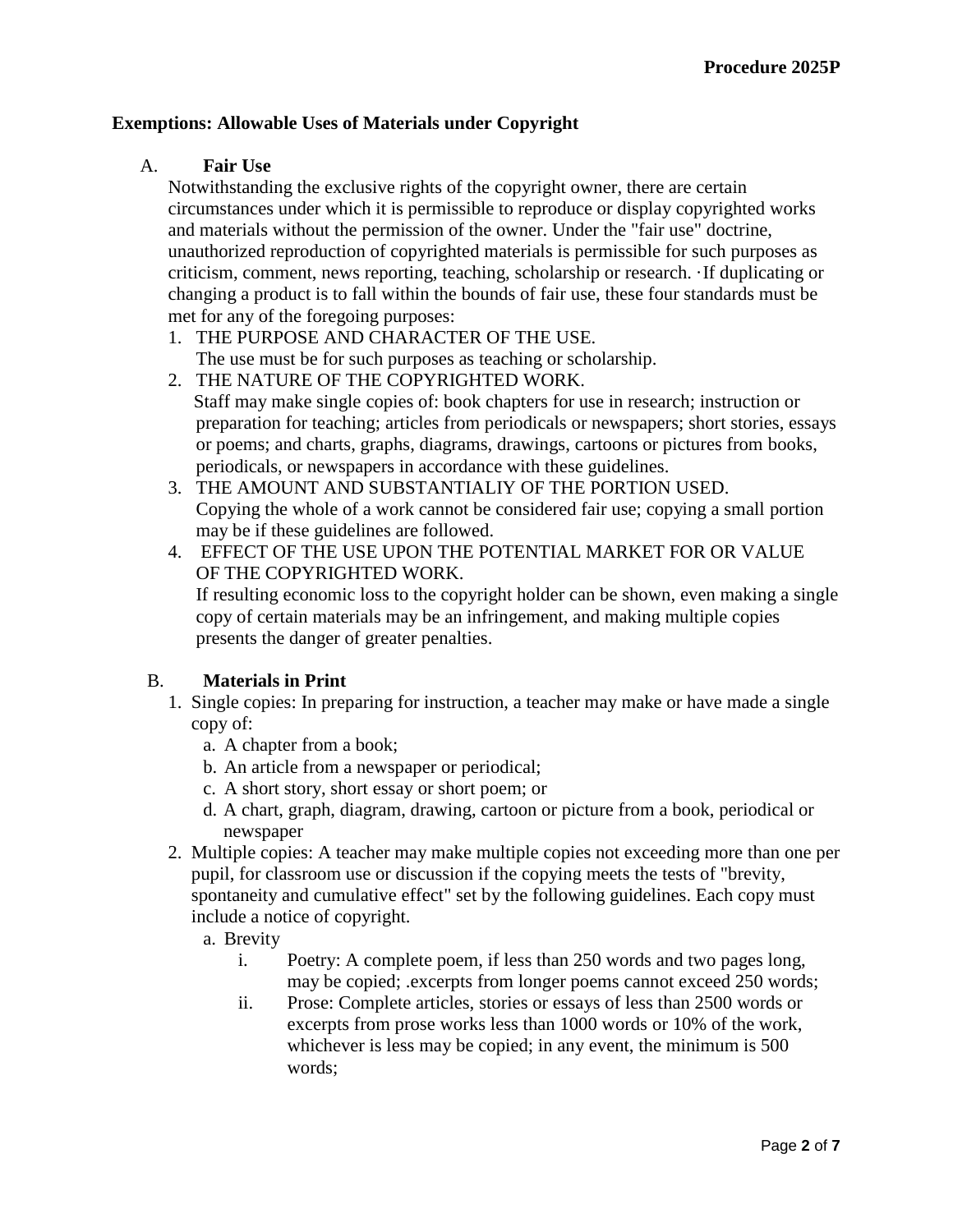- iii. Note: Each numerical limit may be expanded to permit the completion of an unfinished line of a poem or prose paragraph.
- iv. Illustration: One chart, graph, diagram, drawing, cartoon or picture per book or periodical issue may be copied;
- v. "Special" Works: "Special" works cannot be reproduced in full; this includes children's books combining poetry, prose or poetic prose. Short special works may be copied up to two published pages containing not more than 10 percent of the work.
- b. Spontaneity The copying should be at the "instance and inspiration" of the individual teacher when there is not a reasonable length of time to request and receive permission to copy.
- c. Cumulative Effect Teachers are limited to using copied material for only one course in the school in which copies are made. No more than one short poem, article, story or two excerpts from the same author may be copied, and no more than three works can be copied from a collective work or periodical column during one class term. Teachers are limited to nine instances of multiple copying for one course during one class term. Limitations do not apply to current news periodicals, newspapers and current news sections of other periodicals.
- 3. Prohibitions as to Copying Materials for Classroom Use: notwithstanding any of the above, the copyright law prohibits using copies to replace or substitute for anthologies, consumable works, compilations or collective works. "Consumable" works include: workbooks, exercises, standardized tests, test booklets and answer sheets. Teachers cannot substitute copies for the purchase of books, publishers' reprints or periodicals, nor can they repeatedly copy the same item from term-to-term. Copying cannot be directed by a "higher authority," students cannot be charged more than actual cost of photocopying.

Teachers may use copyrighted material in overhead or opaque projectors for instructional purposes.

# C. **Copying and use of Digital Materials - Digital Millennium Copyright Act**

- 1. Fair use does not include posting a student or teacher's work on the Internet if it includes portions of copyrighted materials. Permission to copy shall be obtained from the original copyright holder(s) before such projects are placed online.
- 2. Care should be taken in circumventing any technological protection measures. While Federal law prohibits circumventing technological protection measures that prevent unauthorized access to a copyrighted work, it does not prohibit the act of circumventing a technological protection measure that prevents copying of a copyrighted work (as such copying may constitute fair use).
- 3. The opening screen of such presentations shall include notice that they were prepared under the fair use exemption of the US copyright law and are restricted from further use.
- 4. Students may incorporate portions of copyrighted materials in producing educational multimedia projects for a specific course, and may perform, display or retain the projects.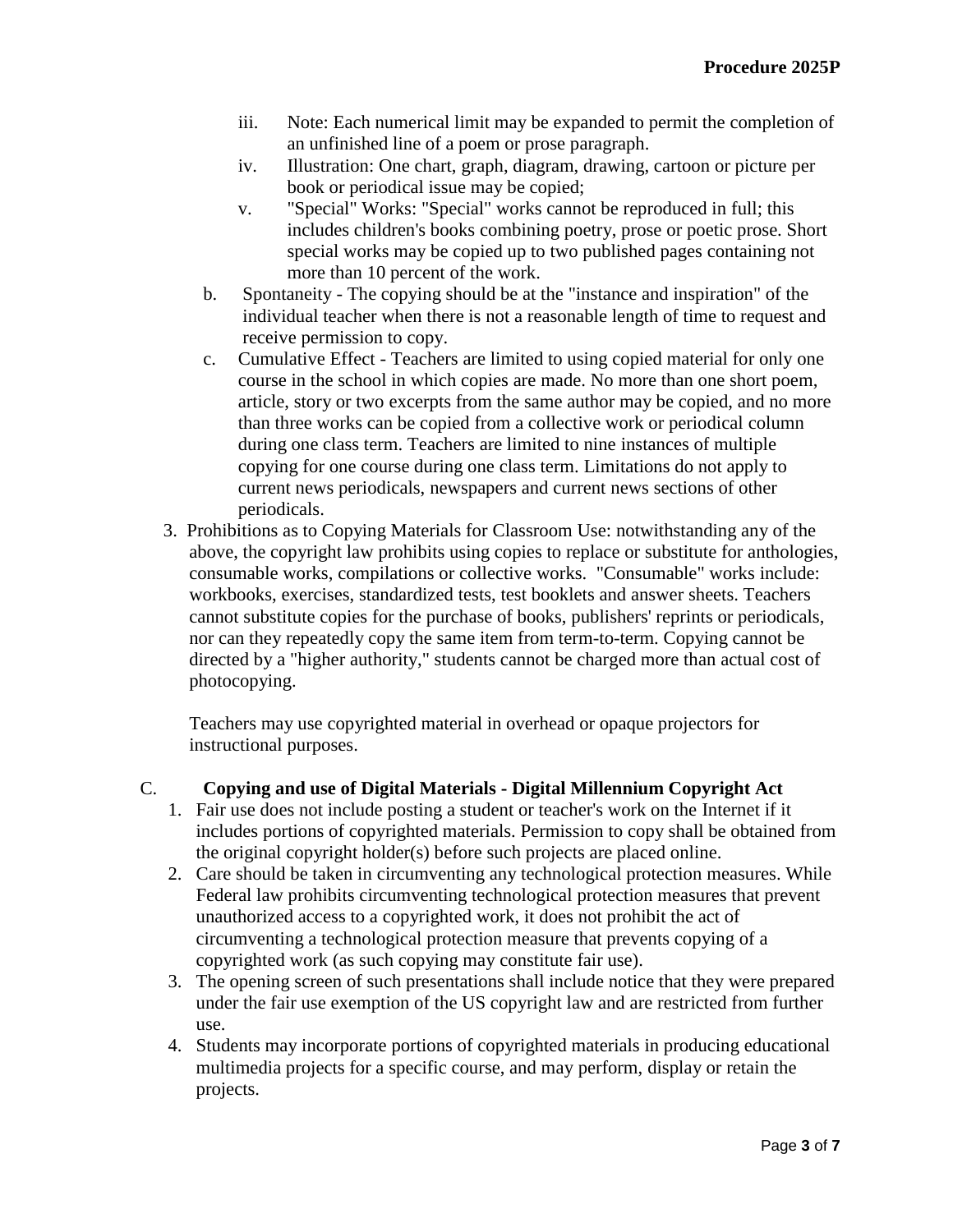- 5. Educators may perform or display their own multimedia projects to students in support of curriculum-based instructional activities. These projects may be used: a. In face-to-face instruction;
	- b. In demonstrations and presentations, including conferences;
	- c. In assignments to students;
	- d. For remote instruction if distribution of the signal is limited;
	- e. Over a network that cannot prevent duplication for fifteen days, after fifteen days a copy may be saved on-site only; or
	- f. In their personal portfolios.

 Educators may use copyrighted materials in a multimedia project for two years, after that permission must be requested and received.

- 6. The following limitations restrict the portion of any given work that may be used pursuant of fair use in an educational multimedia project:
	- a. Motion media: ten percent or three minutes, whichever is less
	- b. Text materials: ten percent or 1,000 words, whichever is less
	- c. Poetry: an entire poem of fewer than 250 words, but no more than three poems from one author or five poems from an anthology. For poems of greater than 250 words, excerpts of up to 250 words may be used, but no more than three excerpts from one poet or five excerpts from an anthology
	- d. Music, lyrics and music video: Up to ten percent, but no more than thirty seconds. No alterations that change the basic melody or fundamental character of the work.
	- e. Illustrations, cartoons and photographs: No more than five images by an artist, and no more than ten percent or fifteen images whichever is less from a collective work.
	- f. Numerical data sets: Up to ten percent or 2,500 field or cell entries, whichever is less.

### **Performance Rights Exceptions**

The following is not an infringement of copyright: Performance or display of a work by instructors or pupils in the course of face-to-face teaching activities of a nonprofit educational institution, in a classroom or similar place devoted to instruction, unless in the case of a motion picture or other audiovisual work, the performance, or the display of individual images, is given by means of a copy that was not lawfully made.

A. **Video/Films in the classroom:** A video/film may legally be shown without permission of the copyright owner only if the exhibition takes place in a classroom setting with a teacher present and the video/film is an essential element of the current curriculum. In general, this would NOT include videos/films shown during snow delays, after school programs, staffing emergencies, or for entertainment purposes. District employees who seek to show videos/films for entertainment purposes must ensure that they obtain the necessary authorization and/or licensing.

#### B. **Musical or Artistic Performances**

1. Performances by teachers or students of copyrighted dramatic works without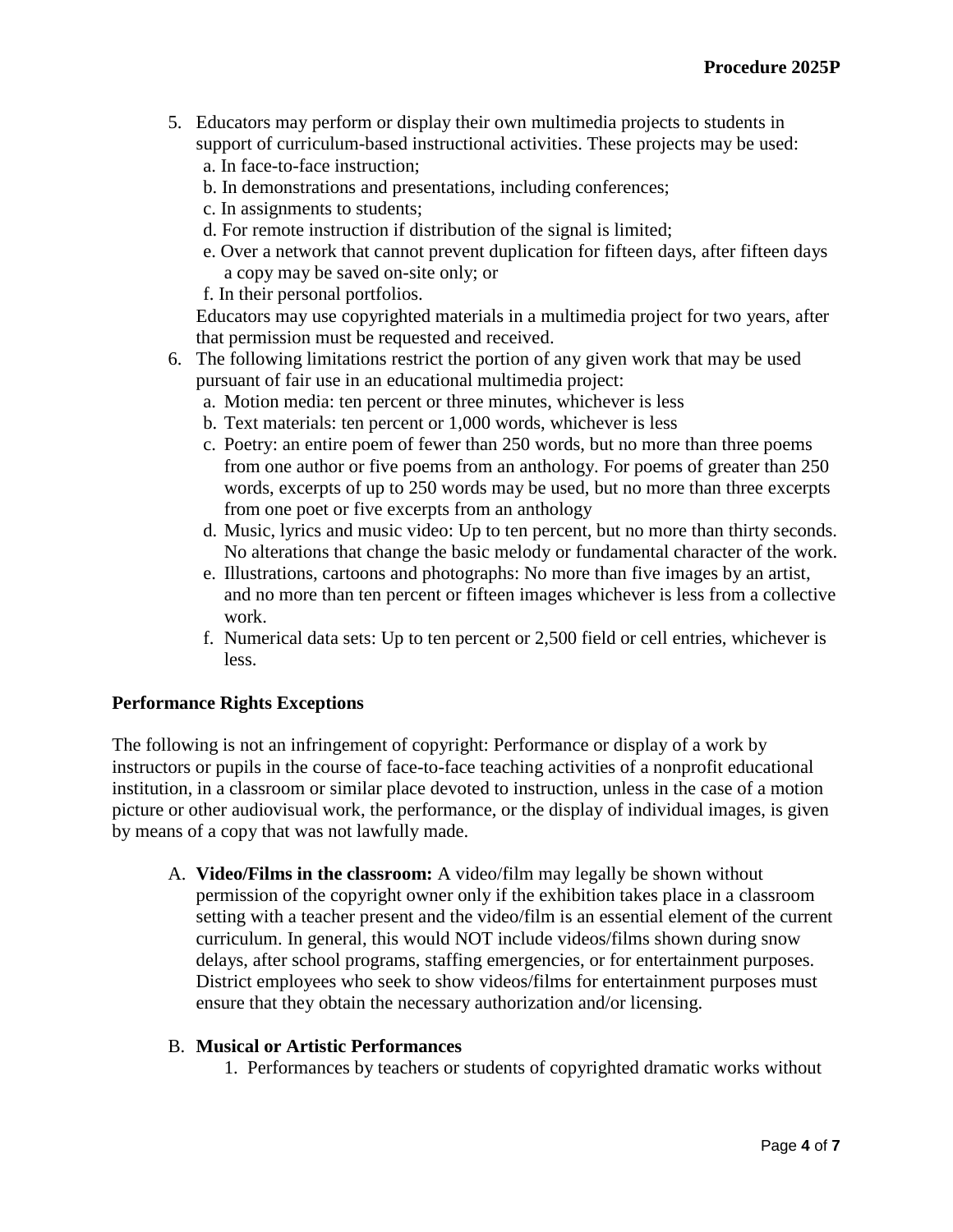authorizations from the copyright owner are permitted as part of a teaching activity in a classroom or instructional setting. All other performances require permission from the copyright owner.

- 2. A teacher may make a single copy of a song, movement, or short section from a printed musical work that is unavailable except in a larger work for purposes of preparing for instruction.
- 3. A teacher may make multiple copies for classroom use of an excerpt of not more than 10% of a printed musical work if it is to be used for academic purposes other than performance, provided that the excerpt does not comprise a part of the whole musical work which would constitute a performable unit such as a complete section, movement, or song. In an emergency, a teacher may make and use replacement copies of printed music for an imminent musical performance when the purchased copies have been lost, destroyed or are otherwise not available.
- 4. A teacher may make and retain a single recording. of student performances of copyrighted material when it is made for purposes of evaluation or rehearsal.
- 5. A teacher may make and retain a single copy of excerpts from recordings of copyrighted musical works for use as aural exercises or examination questions.
- 6. A teacher may edit or simplify purchased copies of music provided that the fundamental character of the music is not distorted. Lyrics shall not be altered or added if none exist.
- 7. Performance by teachers or students of copyrighted musical works is permitted without the authorization of the copyright owner as part of a teaching activity in a classroom or instructional setting. The purpose shall be instructional rather than for entertainment.
- 8. Performances of nondramatic musical works which are copyrighted are permitted without the authorization of the copyright owner, provided that:
	- a. The performance is not for a commercial purpose;
	- b. None of the performers, promoters or organizers are compensated; and
	- c. Admission fees are used for educational or charitable purposes only.
	- d. All other musical performances require permission from the copyright owner.

### **Off Air Recording of Copyrighted Programs (non-cable transmission only)**

- A. Television programs, excluding news programs, transmitted by commercial and noncommercial television stations for reception by the general public without charge may be recorded off-air simultaneously with broadcast transmission (including simultaneous cable retransmission) and retained by a school for a period not to exceed the first forty-five (45) consecutive calendar days after date of recording. Upon conclusion of this retention period, all off-air recordings must be erased or destroyed immediately.
- B. Off-air recording may be used once by individual teachers in the course of instructional activities, and repeated once only when reinforcement is necessary within a building, during the first ten (10) consecutive school days, excluding scheduled interruptions, in the forty-five (45) calendar day retention period.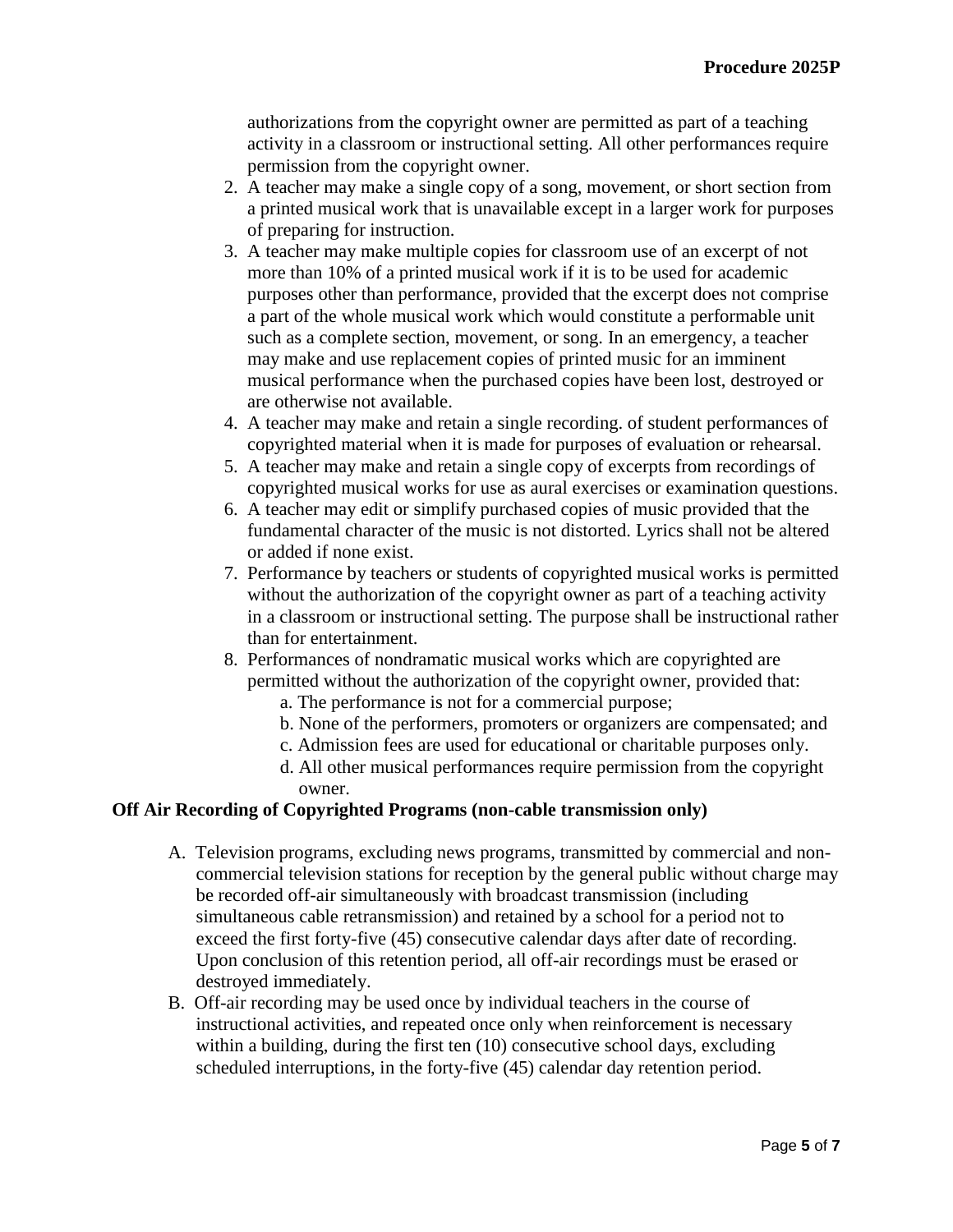- C. Off-air recordings may be made only at the request of and used by individual teachers, and may not be regularly recorded in anticipation of requests. No broadcast program may be recorded off-air more than once at the request of the same teacher, regardless of the number of times the program may be broadcast.
- D. A limited number of copies may be reproduced from each off-air recording to meet the legitimate needs of teachers. Each additional copy shall be subject to all provisions governing the original recording.
- E. After the first ten (10) consecutive school days, off-air recordings may be used up to the end of the forty-five (45) calendar day retention period only for evaluation purposes, i.e., to determine whether or not to include the broadcast program in the teaching curriculum. Permission must be secured from the publisher before the recording can be used for instructional purposes after the ten (10) day period.
- F. Off-air recordings need not be used in their entirety, but the recorded programs may not be altered from their original content. Off-air recordings may not be physically or electronically combined or merged to constitute teaching anthologies or compilations.
- G. All copies of off-air recordings must include the copyright notice on the broadcast program as recorded.

### **Computer Software**

Schools have a valid need for high-quality software at reasonable prices. To assure a fair return to the authors of software programs, the school district shall support the legal and ethical issues involved in copyright laws and any usage agreements that are incorporated into the acquisition of software programs.

To this end, the following guidelines shall be in effect:

- A. All copyright laws and publisher license agreements between the vendor and the district shall be observed;
- B. Staff members shall take reasonable precautions to prevent copying or the use of unauthorized copies on school equipment;
- C. A back-up copy shall be purchased, at least, for use as a replacement when a program is lost or damaged. If the vendor is not able to supply such, the district, in accordance with P.L. 96-517, Section 7(b), shall make a back-up program and attest that the program will be used for replacement purposes only;
- D. A computer program may be adapted by adding to the content or changing the language. The adapted program may not be distributed.

### **District Copyrighted Materials**

Staff may make copies of copyrighted school district materials upon one of the following conditions:

- A. Permission.is expressly provided by authorized District personnel when the original materials are distributed;
- B. Permission is expressly provided on the district website in which the materials are distributed;
- C. District staff who have questions about making copies of district copy righted materials may contact their supervisor.